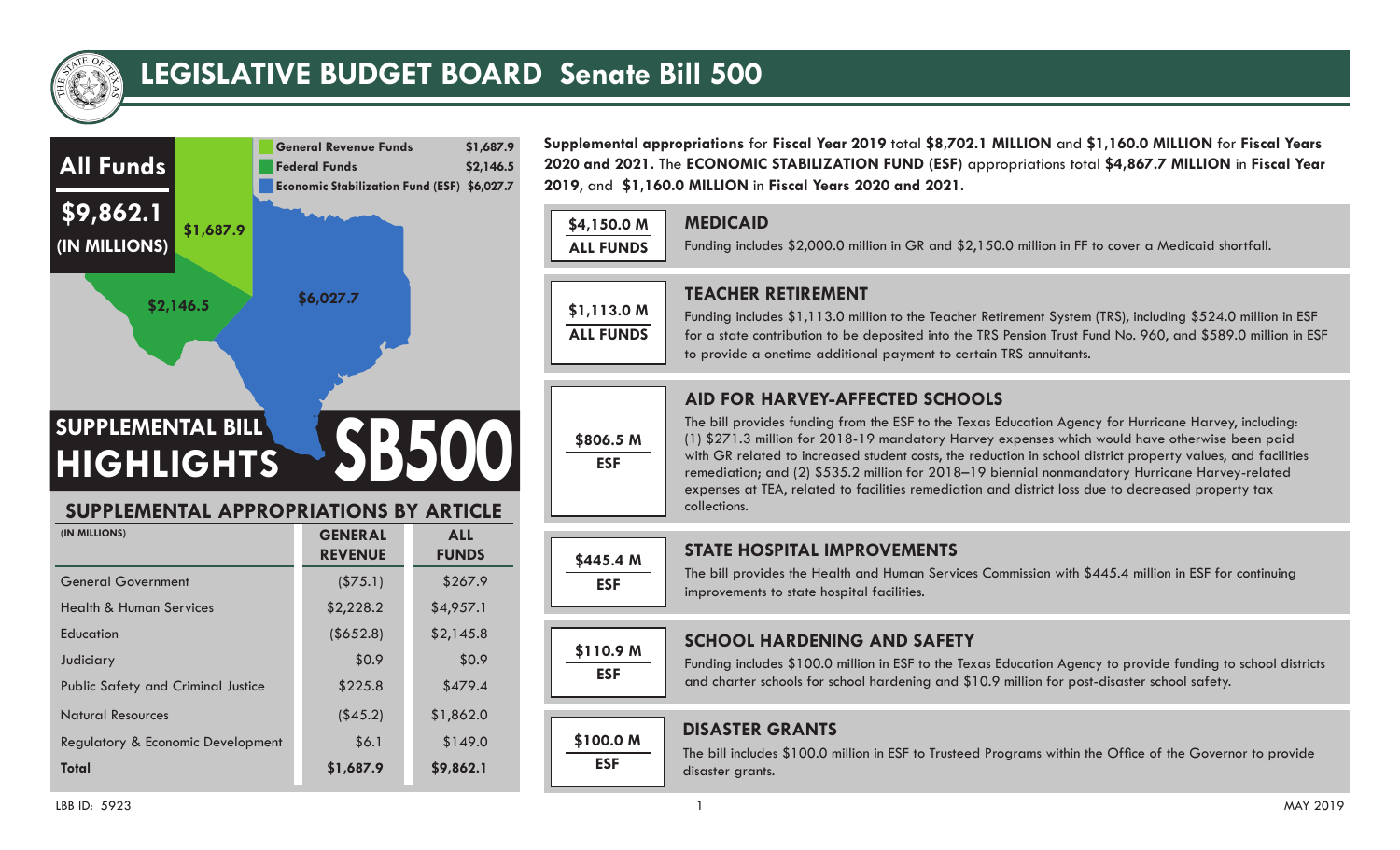

# **LEGISLATIVE BUDGET BOARD Senate Bill 500**



# **WATER DEVELOPMENT BOARD - FLOOD INFRASTRUCTURE**

Contingent on Senate Bill 7, \$840.0 million in ESF is provided to the Water Development Board, including \$47.0 million to develop or update flood risk maps across the state, and \$793.0 million in grant funding for flood-related projects.

| \$365.0 M  |
|------------|
| <b>ESF</b> |
|            |

#### **FEMA PUBLIC ASSISTANCE GRANTS - NON-FEDERAL MATCH**

Funding includes \$365.0 million as non-federal match for FEMA Public Assistance projects.



**ESF**

## **FEMA HAZARD MITIGATION GRANT PROGRAM - NON-FEDERAL MATCH**

The bill includes \$273.0 million in ESF as non-federal match for FEMA Hazard Mitigation projects.

| \$200.0 M |
|-----------|
| ESF       |
|           |

#### **U.S. ARMY CORPS OF ENGINEERS STATE PARTICIPATION**

The bill provides \$200.0 million in ESF for state participation in non-federal match for studies and projects planned for Texas by the U.S. Army Corps of Engineers.

**\$150.0 M**

**ESF**

## **SOIL AND WATER CONSERVATION BOARD: EARTHEN DAMS INFRASTRUCTURE**

The bill provides \$150.0 million in ESF to the Soil and Water Conservation Board for earthen dam infrastructure projects.

# **FOUNDATION SCHOOL PROGRAM (FSP) ADJUSTMENT**

Projections indicate a 2018–19 biennial FSP General Revenue (Foundation School Fund No. 193) surplus attributable to lower than estimated student enrollment and prior year adjustments, and higher than estimated non-GR revenue. This decrease is partially offset by funding increases from ESF to assist schools impacted by Hurricane Harvey (see *Aid for Harvey-Affected Schools*, page 1).



**(\$903.3 M) GENERAL REVENUE**

### **INSTITUTIONS OF HIGHER EDUCATION**

Funding includes \$74.8 million in ESF to several institutions to address expenses related to Hurricane Harvey; and \$29.6 million in GR for the TSTC Waco Campus.



#### **TRANSPORTATION INFRASTRUCTURE FUND GRANTS**

The bill provides \$125.0 million in ESF to the Department of Transportation to provide funding for grants through the Transportation Infrastructure Fund.

# **\$211.0 M ESF**

**\$219.6 M GR**

#### **TEXAS TOMORROW FUND**

The bill provides \$211.0 of ESF to the Comptroller of Public Accounts for deposit into the Texas Tomorrow Fund to pay for 2020–21 obligations.

# **SPECIAL EDUCATION**

The bill includes \$219.6 million in GR to ensure state compliance with federal special education funding requirements, including \$50.5 million to reimburse school districts for certain services provided to students needing special education.